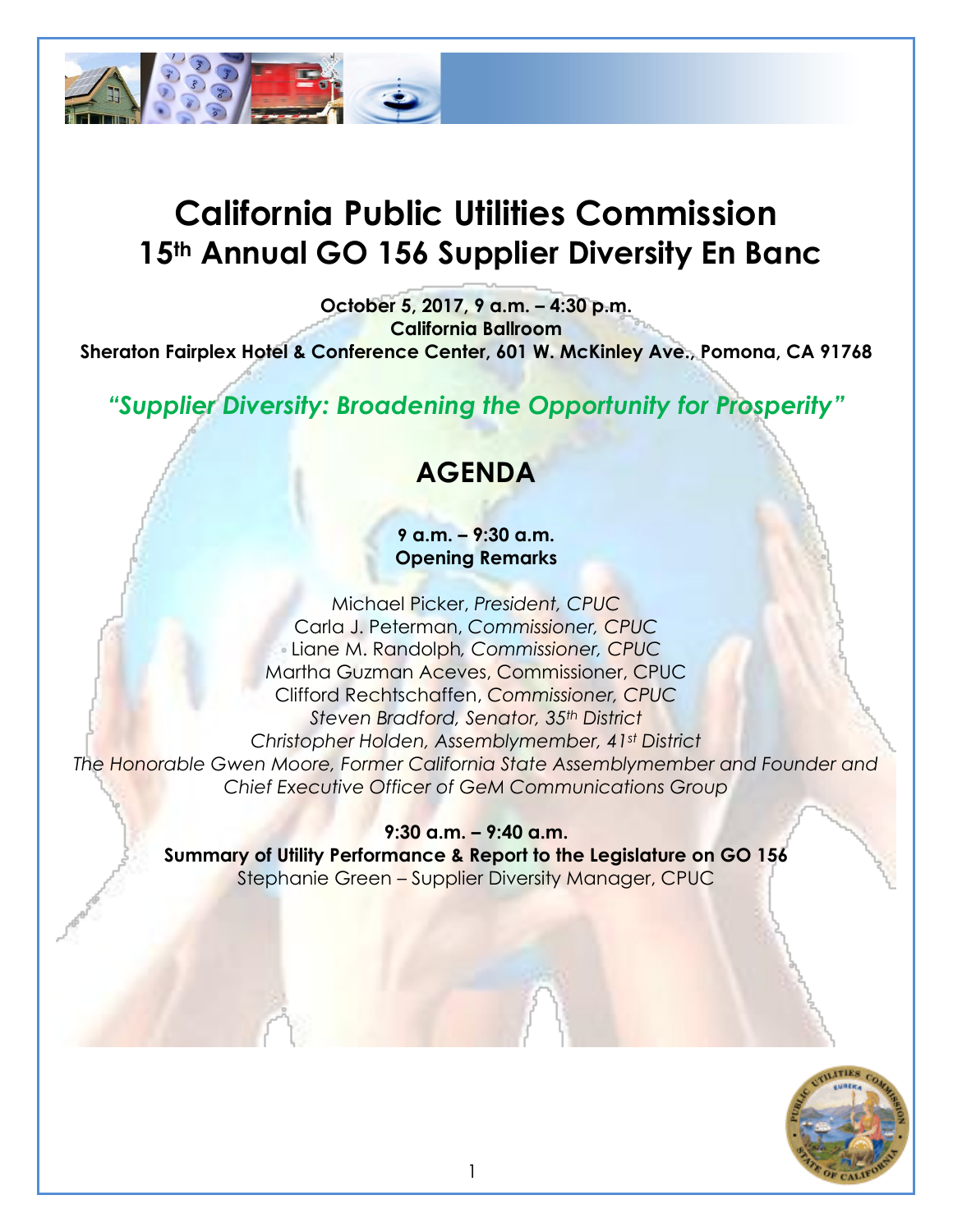

## **Agenda Continued**

**9:40 a.m.-10:40 a.m.**

**The Diverse Community Perspective – How Competition & Deregulation Reshape GO156** Diversity groups will discuss how competition and deregulation reshape GO 156. Moderator — The Honorable Gwen Moore – Former California State Assemblymember

Julian Canete, President, Hispanic Chamber of Commerce Tracy Stanhoff, President, American Indian Chamber of Commerce Dennis J. Huang Executive Director/CEO, California Asian Business Association Debbie Lumpkin, Black Business Association Marquita Thomas, Executive Director, Los Angeles Gay & Lesbian Chamber of Commerce Marty Keller, Executive Director, Disabled Veteran Business Alliance Betty Jo Toccoli, President, California Small Business Association Faith Batista, President, National Asian American Coalition Schenae Rourk, President, National Association of Women Business Owners-LA

#### **10:40 a.m. – 11:30 a.m.**

#### **Engaging New Participants in Supplier Diversity**

By the end of 2017, as much as 40 percent of electricity sold in California will come from nonutility sources. Does this create new opportunities for diverse firms? Moderator — Orson Aguilar, President, Greenlining

Dawn Weisz, CEO, Marin Clean Energy (CCA) Erica He, Senior Advisor, Energy Solutions, Sumitomo Electric Eddie Ahn, Executive Director, Brightline Defense Project Janice Lin, Co-Founder & Executive, Director California Energy Storage Alliance (Invited)

> **11:30 a.m. – 12:00 p.m. Supplier Diversity Public Comments**

(During this public comments session – no more than 3 minutes per speaker)

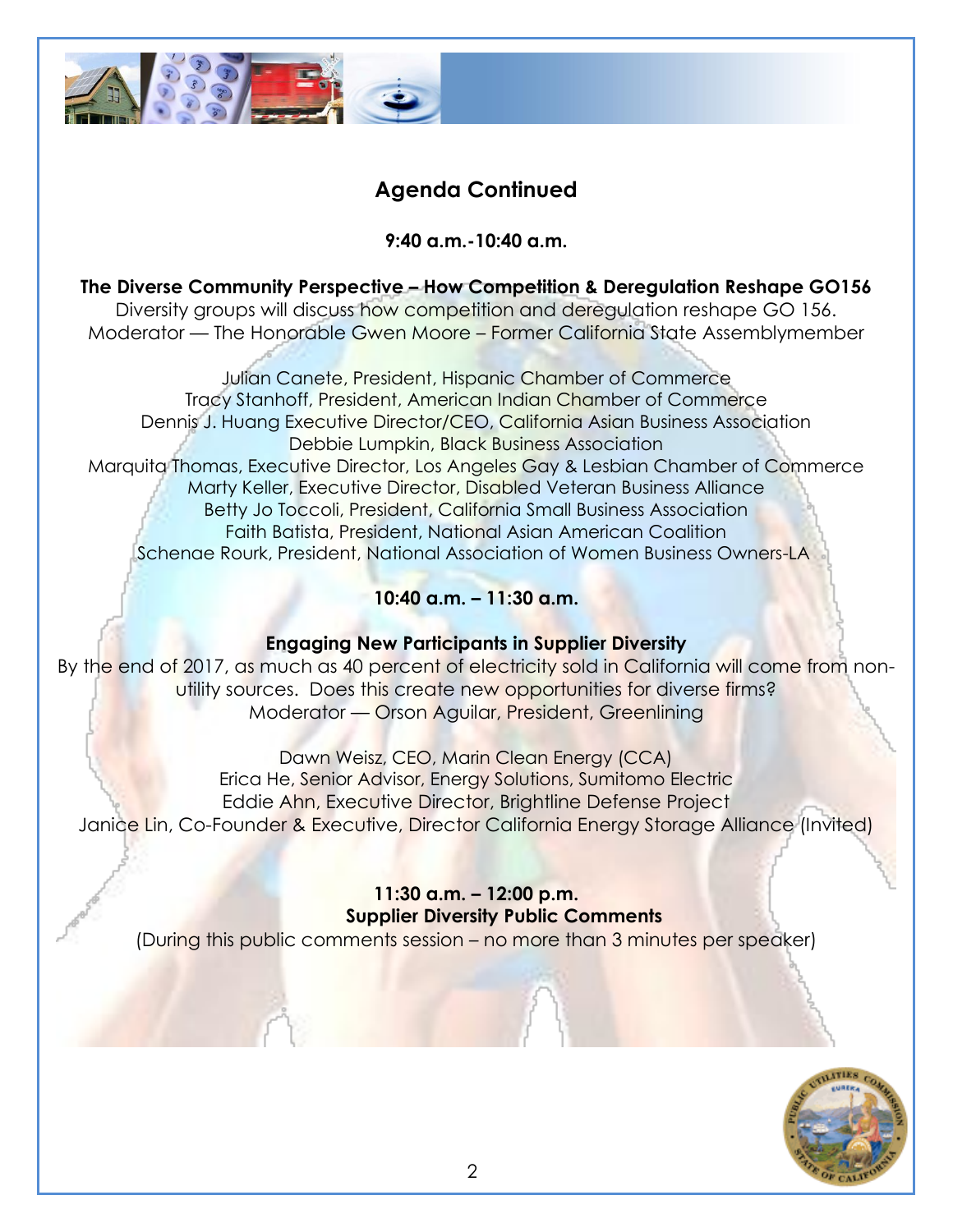

## **Agenda Continued**

**12:00 p.m. – 1 p.m. LUNCH Sponsors:**

# **BURNS MCDONNEL**



**1 p.m. – 2 p.m.** 

#### **Supplier Diversity: Impact on Communities**

How does GO 156 affect the communities in which diverse businesses operate? Do diverse contractors spend their dollars in the cities in which they operate? Moderator – President Michael Picker, CPUC

Samara Hakim, JD, The Culture Factor LLC Shannon Conaway, COO & Vice President, GIS Surveyors Inc. Joshua Knoefler, P.E. Business Development Manager, Burns and McDonnell Lucy Labruzzo, SVP. Energy Infrastructure, Cordoba Corporation Name, Title, IMPRENTA Communications

#### **2 p.m. – 2:45 p.m.**

#### **Energy: The Investor-Owned Utility Perspective on the Effect of New Competitors in the Energy Market**

Will changes in California energy policy affect investor-owned energy utility contracting dollars? What are the trends? How should investor-owned utilities sustain and improve their diverse spending?

Moderator – Carla J. Peterman, Commissioner

Scott Drury, President, San Diego Gas & Electric Patti Wagner, CEO, Southern California Gas Company Nickolas Stavropoulos, President & Chief Operating Officer, Pacific Gas and Electric Company Kevin Payne, CEO, Southern California Edison Brad Harris, Vice President, Southwest Gas Etta Lockey, Vice President of Regulation, Pacificorp



: onsulting